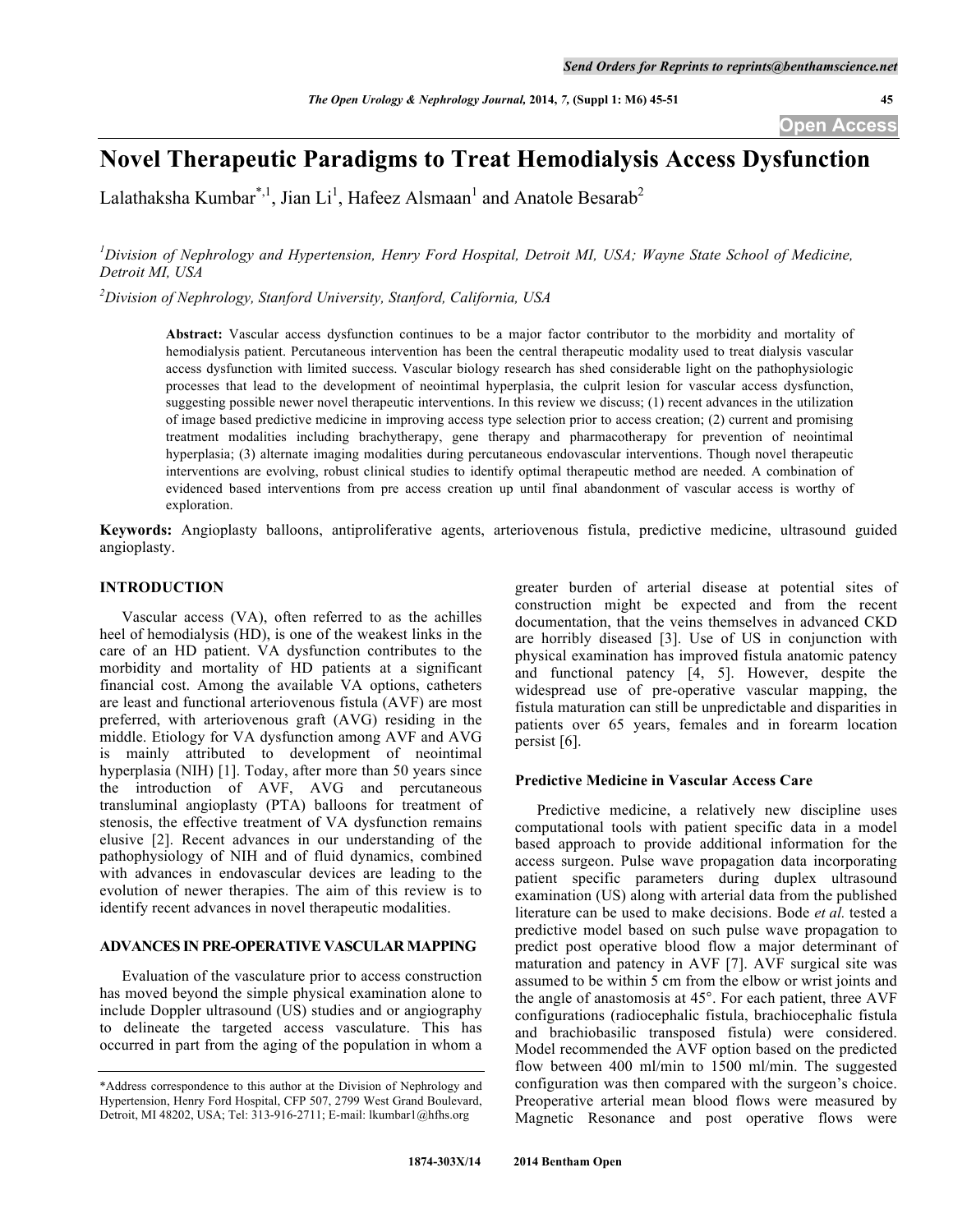measured using US after one week post fistula creation. Twenty three out of 25 patients had clinically measured flows post fistula creation. Predicted flow overlapped with measured blood flow at one week post operation in about 70% (16/23) patients and had an agreement of 76% with the choice of the surgeon. Though this study suffers from the small sample, incomplete patient specific parameters, different flow measurement techniques and short term flow prediction, it is an important step in developing an adjuvant tool in the preoperative workup of patients receiving access surgeries.

Following-up on the work of Bode, a more recent study uses non contrast enhanced magnetic resonance angiography (NCE-MRA) to provide arterial characteristics and semi quantitative venous characteristics [8]. This study from Netherlands aimed to assess the effect of geometric input on prediction of blood flow in vascular access using a generic circulation model with individualization limited to arm geometry (arterial diameters by NCE-MRA and venous parameters by US) and arterial flow using duplex ultrasound. At the end of the study, data on 21 out of 25 subjects was available for analysis; 70% (15/21) had an overlap of predicted and measured blood flows. Some of the weaknesses from the Bode study continue to persist including use of ultrasound method for flow measurements and dissimilar methods to measure arterial and venous parameters. Clinical use is likely to be limited due to logistics of acquiring the preoperative data and the inhibitory cost of magnetic resonance angiography.

The aim of these predictive modeling studies is to develop a clinical tool to provide patient specific vascular access advice prior to access surgery. A complete *in vitro* model mimicking the pulsatile upper extremity vasculature is in development and is expected to provide guidance in the future [9]. With continued improvements in predictive models utilizing clinically relevant and economically prudent imaging modalities, a truly individualized preoperative vascular access predictive tool may be realized in future.

# **VENOUS STENOSIS- ROLE OF NEOINTIMAL HYPERPLASIA**

Vascular access dysfunction may be seen from the time of access creation to its abandonment. A significant proportion of AVF created still fail to mature with rates varying from 30% to 60% even with some recent improvements [10-13]. Such high primary failure has consequences in the form of catheter dependence, limited available access sites, patient and or health care provider fatigue.

Vascular remodeling is initiated in both feeding artery and draining vein once the anastomosis is created between them [14]. This results in either a healthy outward remodeling or an unhealthy inward remodeling. The unhealthy inward remodeling leads to compromise of access lumen identified as stenosis on imaging modalities. The most important factor for early AVF and AVG dysfunction is venous neointimal hyperplasia (NIH) [15, 16]. The histopathology of NIH at the vein to graft anastomosis has been eloquently described by Roy-Chaudhury [16]. Venous NIH is characterized by presence of actin positive smooth

muscle cells along with extracellular matrix, markers of oxidative stress and growth factors [17]. Composition of early and late venous stenosis in AVF is similar to that of AVG; unfortunately the intimal substrate is abnormal showing changes of intimal hyperplasia even before a fistula is created as demonstrated by Lee *et al*. [3, 15]. Other factors which may contribute to the development and propagation of NIH include oxidative stress and inflammatory mediators (Table **1**). These processes lead to: (1) Activation, migration and proliferation of smooth muscle cells and myofibroblasts; (2) Formation of Neointimal Hyperplasia. Markers of endothelial dysfunction such as increased thickening of arterial intima, media and medial hypertrophy that result from these processes are found to affect the outcome of AVF [18-20]. With these known and possibly many unknown factors (Hemoxygenase 1, Nitrotyrosine) in play, a better understanding of the interaction between the flow dynamic and vascular adaptations are essential for developing successful therapy [21].

**Table 1. Oxidative stress and inflammatory mediators.**

| <b>Metallimatrix Proteins</b> |
|-------------------------------|
| Cytokines (MCp-1)             |
| Chemokines (Interleukins)     |
| <b>Adhesion Molecules</b>     |
| Vasoactive Molecules          |
| Hemoxygenase 1                |
| Nitrotyrosine                 |

#### **TREATMENT OF VASCULAR ACCESS DYSFUNCTION**

The options for treating vascular access dysfunctions can broadly be divided into

- 1) Prevention and or suppression of NIH development.
- 2) Treatment of established neointimal hyperplasia

Developments in antiproliferative agents and modes of their delivery are very promising in addressing the preventive measures against NIH. Among treatment for established NIH, percutaneous transluminal angioplasty (PTA) has been the mainstay along with increasing role of percutaneous transluminal endovascular stent placement (PTS). The following section will provide a brief description of recent developments in vascular access dysfunction.

### **Pharmacotherapy in Dialysis Access**

Advances in understanding the pathogenesis and mediators of NIH, has generated attempts to evaluate benefits of using commercially available antiproliferative and antithrombotic drugs in vascular access care. A recent review by Jackson *et al.,* found only 13 randomized clinical trials investigating use of medications to improve vascular access patency in last 60 years [22]. Among these, antiplatelet agents are by far the most studied including Aspirin, Dipyridamole, Ticlopidine and Clopidrogel.

A randomized double blind control trial of Dipyridamole with Aspirin showed modest but significant increase in unassisted primary patency at one year (HR=0.82, CI 0.68- 0.98, p=0.03) without significant cumulative survival [23].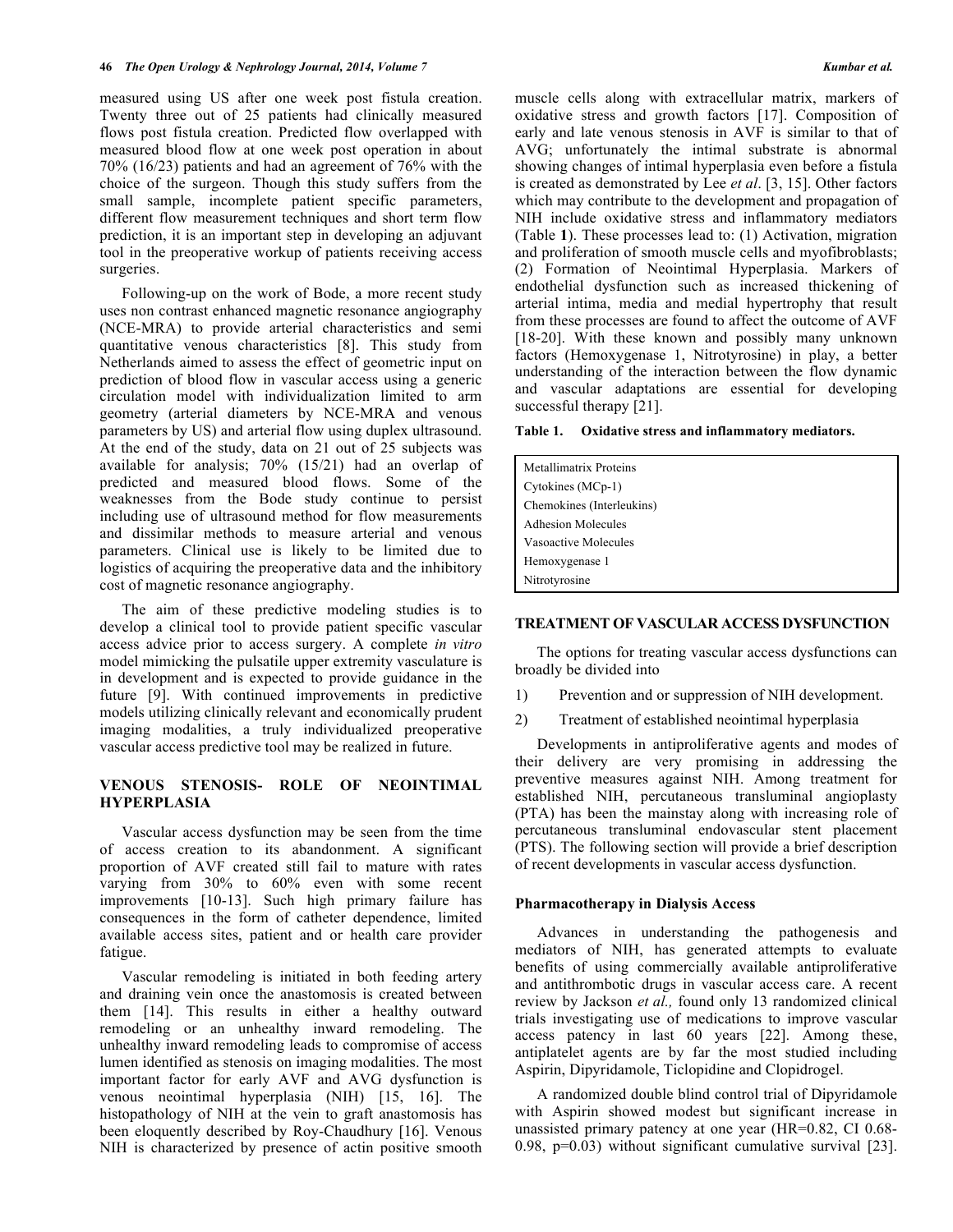# *Novel Therapeutic Paradigms to Treat Hemodialysis Access Dysfunction The Open Urology & Nephrology Journal, 2014, Volume 7* **47**

Among the three randomized clinical trials with clopidogrel, the recent study by Dialysis Access Consortium evaluated the thrombosis rates of AVF at 6 weeks post surgery in more than 800 patients randomized to receive either clopidogrel or placebo [13]. The study reported a reduction in arteriovenous fistula occlusion at 6 weeks (relative risk reduction  $= 0.63$ ) with no significant difference between the two groups on secondary outcome of fistula usability. However this study had a very high failure to mature rate even though all AVF were created at academic medical centers; this limited the ability to improvement in short term patency rates with use of antiplatelet agents. Meaningful clinical applications are yet to be ascertained.

The most interesting natural supplement product that generated interest in modifying the pathogenesis of NIH is "Fish Oil". The main ingredients eicosapentaenoic acid and docosahexaenoic acid have been shown to have antiproliferative, antioxidative effects that could affect neointimal hyperplasia [24, 25]. In a canine model of vein graft arteriosclerosis, fish oil was found to inhibit intimal thickness [26]. In a small, single centered double blinded randomized trial by Schmitz *et al.,* fish oil administration lead to a significantly higher primary patency rate at 1 year (75% to 14%) among hemodialysis grafts [27]. These promising results lead to a recently reported multi-centered double blind randomized controlled trial, "Fish oil inhibition of stenosis in hemodialysis grafts study" (FISH study) that evaluated not only the patency rates of the access but also the cardiovascular outcomes in dialysis patients [28]. 201 chronic kidney disease stage 5 patients were randomized to receive 4 grams of deodorized fish oil or placebo 7 days after creation of AVG. At 12 months of follow-up, there was no significant difference in primary end point of graft thrombosis or revisions, but patients on fish oil supplementation had fewer thrombotic episodes, interventions and improved cardiovascular survival.

Thus, even though an effective pharmacotherapy still eludes us despite advanced knowledge about processes leading to vascular access dysfunction, additional approaches continue. Some of the drugs of interest for future include cilostazol. Cilostazol is a phosphodiesterase III inhibitor with antiplatelet and vascular smooth muscle cell proliferation inhibitor properties. Cilostazol was found to decrease restenosis rates in coronary artery angioplasty [29]. In another study, hemodialysis patients undergoing peripheral arterial angioplasty were enrolled to receive cilostazol along with standard therapy and compared with standard therapy alone [30]. Cilostazol was found to have a beneficial effect on restenosis and was an independent predictor of preventing restenosis ( $HR = 0.50$ , CI 0.26 to  $0.87$ , P=0.014). Though no current studies have evaluated its effects on restenosis rates following angioplasty of dialysis access, future studies in this area may be beneficial.

# **Antiproliferative Agents in Dialysis Access Dysfunction**

Modification of the venous endothelial response to arteriovenous fistula or graft creation appears to be the center stage for novel therapies. Drug eluting devices have been in development for over 10 years, mainly in the coronary artery disease. With the development and increased use of endovascular stent technology in coronary arteries, NIH was

recognized to be a major factor affecting the long term outcomes. Antiproliferative agents were incorporated into the stent in an effort to prevent development of NIH. Sirolimus and its analogues Everolimus and Zatorolimus are actively being studied and some have entered clinical use *via*  coronary endovascular stents [59]. The first in human study of using sirolimus eluting vascular wrap around graft vein anastomosis was recently reported by Paulson *et al*. [60]. Safety and efficacy of using sirolimus eluting wraps placed around the venous anastomosis was studied in 12 patients with 13 graft placements. This small study reported no perioperative drug related complications with systemic drug levels sub therapeutic for immunosuppresion and a primary unassisted patency rates at 12 and 24 months of 76% and 38%. Although in its early stage, this promising results need to be explored in larger clinical trials.

Paclitaxel, a mitotic inhibitor developed by national cancer institute is a cancer chemotherapy medication used for lung, breast, ovarian, head and neck and Kaposi`s sarcoma. Paclitaxel coated drug eluting coronary stents have been widely studied along with sirolimus based devices. It was one of the four drugs found to inhibit human aortic smooth muscle proliferation but at concentrations much above much above those that could be achieved by systemic administration [61]. Drug delivery system, like antiproliferative agents is equally important in preventing neointimal hyperplasia. For hemodialysis access, drug delivery has to be local and prolonged over a period of time. The current delivery systems mainly include drug coated balloons and drug impregnated perivascular wraps [62].

Kohler *et al.* used paclitaxel coated vascular wraps at the venous anastomosis in an animal study [63]. Forty neutered male sheep were assigned to receive the vascular wraps at different drug concentration during the construction of arteriovenous grafts. Paclitaxel eluting wraps significantly reduced neointimal proliferation without affecting the wound healing or local injury to the vein.

Katsanos *et al.* reported a 6 month randomized prospective trial comparing paclitaxel coated angioplasty balloon to standard angioplasty balloon [64]. In this study, 40 patients were randomized into two groups of 20 each. One group received angioplasty using paclitaxel coated angioplasty balloon and the control group with standard angioplasty balloon. Though device success was only 45% in the paclitaxel group, procedure success was 100% in both groups with the use of high pressure balloons. At 6 months, paclitaxel group had significantly higher primary patency compared with standard group  $(70\% \text{ vs } 25\% \text{ p} < 0.006)$ . Though more robust studies with adequate power and long term patency rate are needed to confirm this advantage, it does demonstrate even short exposure time from a coated balloon angioplasty itself may be enough to improve the primary patency rate.

# **Role of Brachytherapy to Treat NIH**

Early work at inhibiting vascular restenosis evaluated the effect of brachytherapy on the cellular response of vascular injury [65, 66]. Radiation therapy to treat neo intimal hyperplasia was studied mainly in the context of coronary and peripheral arterial angioplasties with and without stent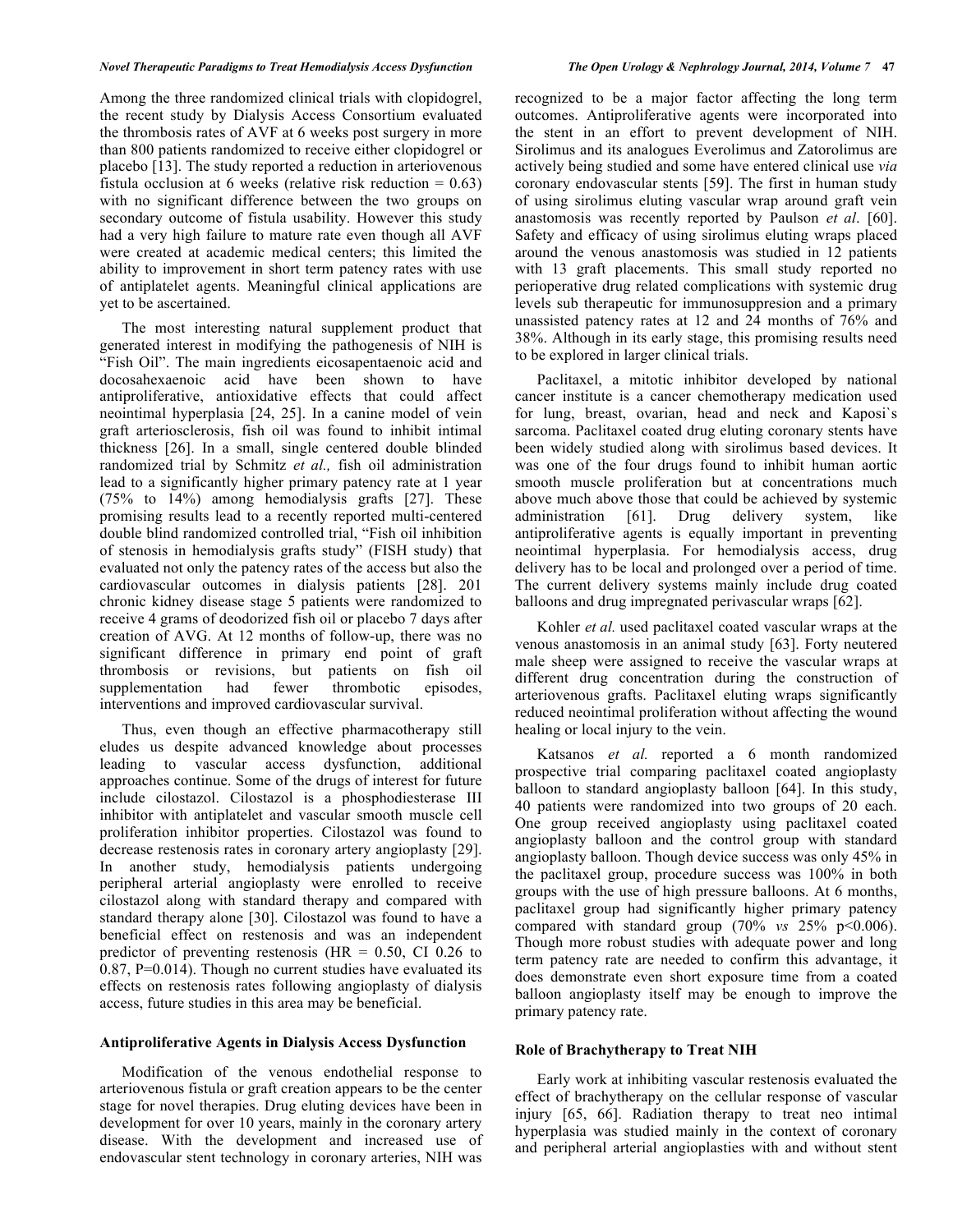placement [67]. Though in the interim period, there was reasonable reduction in re-stenosis rate, long term benefits were lacking. Along with the advent of drug eluting stents and advancement of vascular medicine, use of radiation therapy for use in coronary and peripheral arterial disease went out of favor. Teratola *et al.* used brachytherapy in a dog model to induce reduction of neointimal hyperplasia in an arteriovenous graft [68]. Early clinical studies by Cohen *et al.* on use of external beam radiation in dialysis access in 31 patients showed minimal effect on venous stenosis [69]. The promising data from animal studies but mixed results from early human studies on use of radiation therapy to prevent venous stenosis led to Beta Radiation for ArterioVenous Graft Outflow Stenosis study (BRAVO 1) [70]. This pilot study to evaluate effect of brachytherapy on dysfunctional but patent AVG was conducted among 25 patients. Though brachytherapy was found to be safe and primary patency at 6 months was statistically significant (42% *vs* 0% p=0.015), secondary patency did not improve at 6 or 12 months. The subsequent larger randomized study (BRAVO 2) with a recruitment goal of 215 patients was discontinued for non patient safety reasons [71]. Lack of proven therapy to treat vascular access dysfunction demands continued search for a viable alternative and brachytherapy is still a contender.

# **Percutaneous Transluminal Angioplasty (PTA) of Dysfunctional Arteriovenous Fistula or Grafts**

The current therapies employed to treat vascular access dysfunction have centered on ways and means of maintaining luminal patency. Since 1980`s when angiography was employed for evaluation of vascular access dysfunction, angioplasty has been the standard of care in maintaining luminal patency by treating venous stenosis [31, 32]. Over the course of 3 decades, this technique evolved from a hospital based inpatient setting to being an outpatient office based procedure enabled by advances in hardware utilized for these procedures.

The main aim of performing a percutaneous transluminal angioplasty of established venous stenosis has been to induce a controlled dissection of the vessel wall with the goal of increasing the luminal size and in so doing disrupt the neointimal hyperplasia by either compression and/or inducing micro fractures. KDOQI guidelines state that any stenosis >50% in relation to a normal appearing adjacent venous segment in conjunction with clinical or physiological symptoms be treated with PTA or surgical revision [1]. A successful angioplasty has been defined as residual stenosis <30% with acceptable resolution of clinical and physiological parameters used to detect the stenosis in AVG.

Compared to AVG, literature on PTA of AVF are limited in numbers but with reported technical success rates as high as 96.5% (n=1561) [33]. In percutaneous transluminal angioplasty of AVF venous stenosis, 30% residual stenosis has not been found to be a significant factor in clinical outcomes [34]. In a retrospective cohort study of 65 consecutive patients with native AVF who underwent angioplasty, there was no significant difference in long term patency between 17 lesions with greater than 30% residual stenosis and the remaining lesions with less than 30% stenosis. The observation that stenotic segment length was

more important than the degree of stenosis for long term outcomes is important. The resistance to flow is not just a function of the cross sectional area but the length of the lesion as well. The patency rates for PTA of fistula have varied depending on the type and age of the fistula. The primary patency rates have been anywhere from 55% - 77% at 6 months and 26% -51% at 12 months. The secondary patency rates are more promising at 80% to 90% at both 6 and 12 months [34-37]. With lack of well designed outcome studies, the efficacy of PTA in treating venous stenosis i.e. NIH in arteriovenous fistula is debatable, particularly if the inter-procedure interval shortens to several months.

Once an access is occluded, optimal methods available include surgical thrombectomy or percutaneous endovascular techniques utilitizing mechanical or chemical thrombolytics and or thromboaspiration. A recent meta-analysis by Kuhan *et al.* reported no randomized studies comparing surgical *vs* endovascular techniques to treat thrombosis in native fistula [38]. Only 6 randomized clinical trials evaluated surgical technique in comparison with endovascular techniques in prosthetic grafts. Technical success, need for access line, patency at 30 days and one year were similar between the two groups and assisted patency at 1 year was better for surgery. The included studies were conducted mostly before 2000 and some of the findings were contradictory to an earlier meta-analysis by Green *et al.* in 2002 [39]. At the present time, endovascular treatment of occluded prosthetic grafts is the preferred method based on evidence from historical studies. Advancement in endovascular balloon, endovascular stents and thrombectomy devices probably have made an impact but strong statistical evidence favoring endovascular techniques is still lacking. These inconsistencies in results could be attributable to some degree on variation in definition of endpoints. North American Vascular Access Consortium has proposed working and standard vascular access definitions to bring common ground as has the Society for Vascular Surgery [40, 41]. Future researchers are strongly encouraged to use these standard definitions to bring about consistency in vascular access literature.

# **Advances in Imaging Modality: Ultrasound Guided Percutaneous Transluminal Angioplasty**

The gold standard imaging modality for performing percutaneous transluminal angioplasty of the blood vessels has been fluoroscopy and digital subtraction angiography. Some of the drawbacks of this modality are: 1- Exposure to radiation; 2- Exposure to iodinated contrast agents; 3- Fluoroscopic imaging hardware. Advances in ultrasonography have provided an alternate option for performing percutaneous transluminal angioplasty (PTA). In 1996, Wittenberg *et al.* described the technical aspects of using color coded duplex sonography to guide peripheral interventions in dialysis shunts [42]. Duplex guidance has been used for interventions in peripheral arteries and even internal carotid arteries [43-45]. In 2007, the group from Maimonides Medical Center in Brooklyn, NY reported performance of angioplasty on 10 dialysis access (9 fistulae and 1 graft) including placement of an endovascular stent for elastic recoil [46]. Two years later, the same authors reported data on 25 patients with 32 office based duplex guided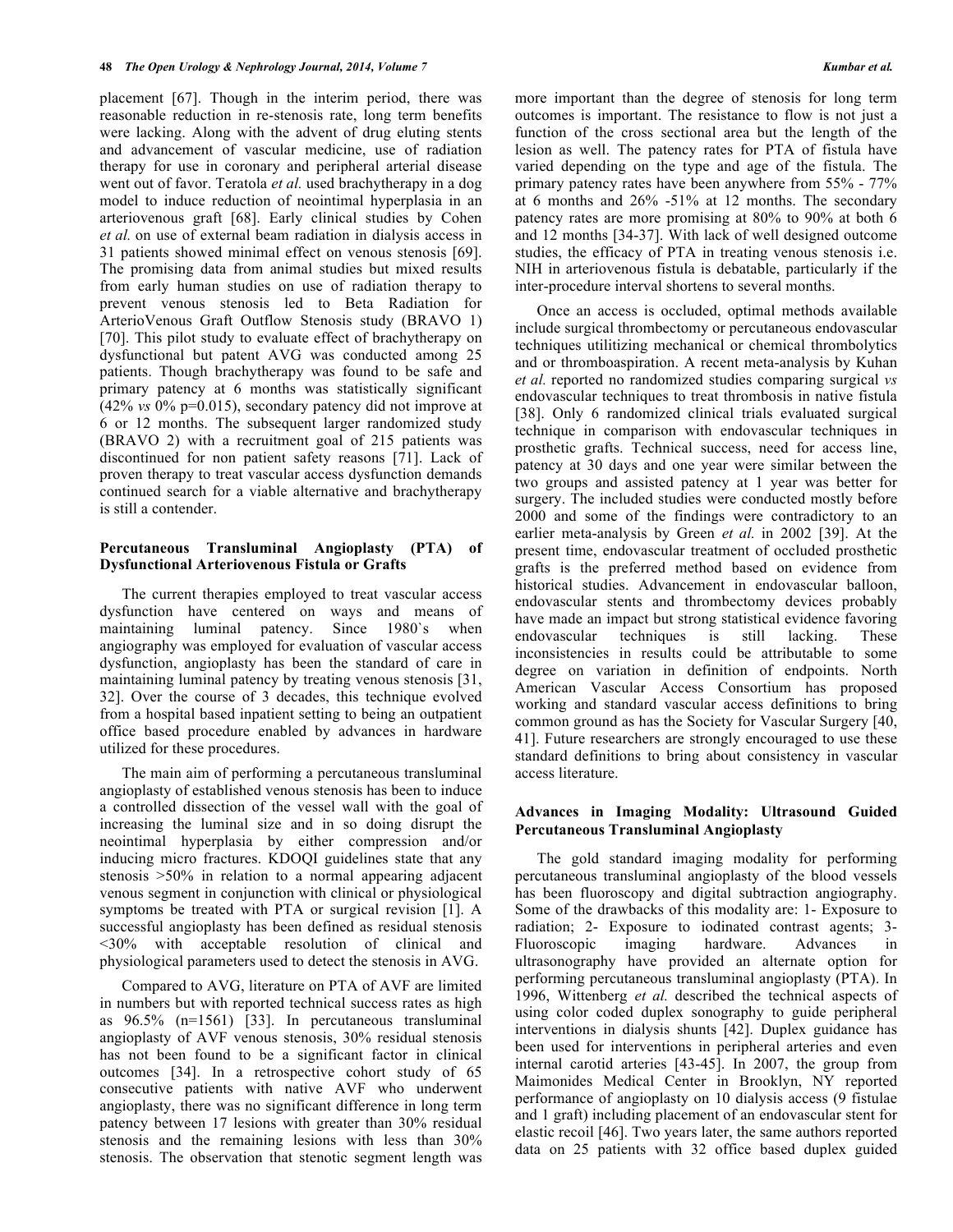angioplasties of autologous fistulae [47]. 27 of the 32 procedures were performed on failure to mature fistula. All procedures were completed without the need for fluoroscopic guidance with only two patients experiencing significant complications. They also reported a 4.32 times more revenue from using the duplex guidance in comparison with hospital based fluoroscopic guidance. As they used only the professional component of the hospital based fluoroscopic procedures for this comparison, the data on real cost savings in comparison with office based fluoroscopic procedure is lacking.

In 2010, Fox *et al.* reported the outcomes in 223 office based duplex guided dialysis access angioplasty procedures [48]. This study excluded patients with possible central venous stenosis and measured changes in volume flow together with changes in luminal diameter. With the use of ultrasound guided local infiltration of lidocaine, conscious sedation was avoided and hence the associated need for trained personnel, sedation risk and post procedure recovery issues. 98% of procedures (n=219) achieved technical success with  $9\%$  of the patients (n=21) developing minor complications. Although this study reported high technical success along with low complication rates, it lacked predefined clinical end points i.e. long term patency rates.

Recently, Wakabayashi *et al.* reported from Japan results from 4869 ultrasound guided percutaneous transluminal angioplasties in more than one thousand patients over a 7 year period [49]. Along with peripheral vessels, they used a microconvex transducer probe to visualize subclavian and brachiocephalic veins through the intercostals space. Unlike prior studies thrombo-aspiration was also performed under ultrasound guidance for thrombosed accesses. Overall technical success was achieved in 97% (4731 out of 4869) with equivalent success in thrombosed procedures (443 out of 455). Though fluoroscopic guidance was used for bailout during the earlier phase of the study period, procedures were done completely under ultrasound guidance last two years of the study period. The overall one month patency rate was 94% with thrombosed cases also having a patency rate of 91% at 30 days. Major complications requiring surgical interventions were very small (n=12).

These early studies utilizing ultrasound guidance for PTA have reported the technical and safety details under various clinical scenarios including thrombosed access. The advantages of ultrasound guidance include lack of radiation exposure for both patient and healthcare associates, no requirement of the more expensive fluoroscopic hardware, less digital footprint and possible development in the future of performing the procedures in the dialysis chair. There is a perceived economic advantage of this guidance compared with hospital based fluoroscopic studies but true cost comparison with office based fluoroscopic studies is still warranted. The need for a trained vascular technologist to be part of the procedure is a disadvantage and might mitigate the some of the positives associated with this guidance. In addition, the inability to visualize central venous system may be a limitation for this guidance and makes the case for long term patency studies in comparison with fluoroscopic guidance to be done to assess its impact. Though promising, studies evaluating ultrasound guided percutaneous procedure outcomes in relation to type and position of the dialysis

access also are sorely warranted before this can become the modality of choice.

#### **Genetics in Vascular Access Care**

If endovascular changes like neo-intimal hyperplasia can be avoided or altered, then subsequent luminal narrowing and access dysfunction can be minimized. This logical approach has lead to many attempts at modifying or mitigating the endovascular changes.

Genetic composition is increasingly being recognized to play a role in many aspects of medicine. In many studies graft and fistula failure has been linked to genetic polymorphisms [50]. Polymorphisms of methylenetetrahydrofolate reductase (MTHFR), Hemeoxygenase 1, factor V, transforming growth factor\_1 and klotho and more recently have independently linked SNP rs6019 polymorphisms of factor V, a prothrombotic compound with graft failure [50-57]. Genetic modification not only involves identification of genes involved but also developing an optimal, clinically relevant method for delivery. In a recent animal model, Globerman *et al.* attempted to use plasmid based vascular gene delivery system [58]. Plasmids encoding for endothelial nitric oxide genes were instilled into the blood vessels at the time or after arteriovenous fistula creation in a rat AVF model. Transgene expression was confined to the venous limb of the fistula with no adverse tissue reaction and with sustained production of nitric oxide. Though it is at an early stage, gene therapy is an exciting avenue for the future.

# **SUMMARY**

Vascular access continues to be the weakest link in the care of end stage renal disease patients. Advances in predictive medicine to identify an optimal access along with judicious use for antiproliferative therapy to minimize the burden of neointimal hyperplasia and its downstream complications may provide us with an elusive ideal vascular access. Further studies utilizing a combination of measures might be needed to evaluate the additive effects of different therapeutic modalities.

# **CONFLICT OF INTEREST**

The authors confirm that this article content has no conflict of interest.

# **ACKNOWLEDGEMENTS**

Declared none.

# **REFERENCES**

- [1] Navuluri R, Regalado S. The KDOQI 2006 Vascular access update and fistula first program synopsis. Semin Intervent Rad 2009; 26(2): 122-4.
- [2] Konner K. History of vascular access for haemodialysis. Nephrol Dial Transplant 2005; 20(12): 2629-35.
- [3] Lee T, Chauhan V, Krishnamoorthy M, *et al*. Severe venous neointimal hyperplasia prior to dialysis access surgery. Nephrol Dial Transplant 2011; 26(7): 2264-70.
- [4] Ferring M, Claridge M, Smith SA, Wilmink T. Routine preoperative vascular ultrasound improves patency and use of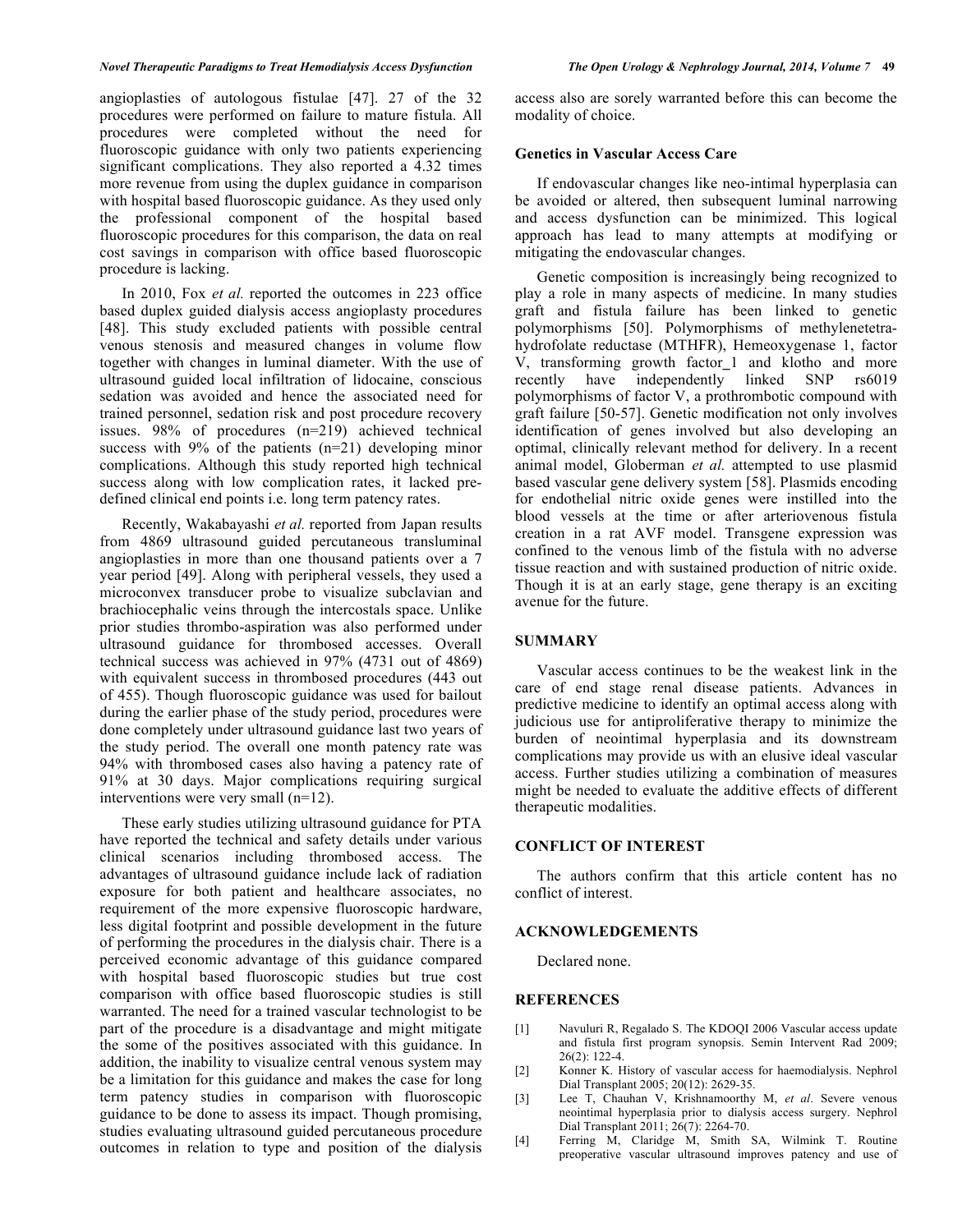arteriovenous fistulas for hemodialysis: a randomized trial. Clin J Am Soc Nephrol 2010; 5(12): 2236-44.

- [5] Ferring M, Henderson J, Wilmink A, Smith S. Vascular ultrasound for the pre-operative evaluation prior to arteriovenous fistula formation for haemodialysis: review of the evidence. Nephrol Dial Transplant 2008; 23(6): 1809-15.
- [6] Peterson WJ, Barker J, Allon M. Disparities in fistula maturation persist despite preoperative vascular mapping. Clin J Am Soc Nephrol 2008; 3(2): 437-41.
- [7] Bode AS, Huberts W, Bosboom EM, *et al*. Patient-specific computational modeling of upper extremity arteriovenous fistula creation: its feasibility to support clinical decision-making. PloS one 2012; 7(4): e34491.
- [8] Merkx MA, Bode AS, Huberts W, *et al*. Assisting vascular access surgery planning for hemodialysis by using MR, image segmentation techniques, and computer simulations. Med Biol Eng Comput 2013; 51(8): 879-89.
- [9] Chandra A, Mix D, Varble N. Hemodynamic study of arteriovenous fistulas for hemodialysis access. Vascular 2013; 21(1): 54-62.
- [10] Schinstock CA, Albright RC, Williams AW, *et al*. Outcomes of arteriovenous fistula creation after the fistula first initiative. Clin J Am Soc Nephrol 2011; 6(8): 1996-2002.
- [11] Huijbregts HJ, Bots ML, Wittens CH, Schrama YC, Moll FL, Blankestijn PJ. Hemodialysis arteriovenous fistula patency revisited: results of a prospective, multicenter initiative. Clin J Am Soc Nephrol 2008; 3(3): 714-9.
- [12] Patel ST, Hughes J, Mills JL, Sr. Failure of arteriovenous fistula maturation: an unintended consequence of exceeding dialysis outcome quality initiative guidelines for hemodialysis access. J Vasc Surg 2003; 38(3): 439-45; discussion 45.
- [13] Dember LM, Beck GJ, Allon M, et al. Effect of clopidogrel on early failure of arteriovenous fistulas for hemodialysis: a randomized controlled trial. J Am Med Assoc 2008; 299(18): 2164- 71.
- [14] Dammers R, Tordoir JH, Kooman JP, *et al*. The effect of flow changes on the arterial system proximal to an arteriovenous fistula for hemodialysis. Ultrasound Med Biol 2005; 31(10): 1327-33.
- [15] Roy-Chaudhury P, Arend L, Zhang J, *et al*. Neointimal hyperplasia in early arteriovenous fistula failure. Am J Kidney Dis 2007; 50(5): 782-90.
- [16] Roy-Chaudhury P, Kelly BS, Miller MA, *et al*. Venous neointimal hyperplasia in polytetrafluoroethylene dialysis grafts. Kidney Int 2001; 59(6): 2325-34.
- [17] Weiss MF, Scivittaro V, Anderson JM. Oxidative stress and increased expression of growth factors in lesions of failed hemodialysis access. Am J Kidney Dis 2001; 37(5): 970-80.
- [18] Kim YO, Choi YJ, Kim JI, *et al*. The impact of intima-media thickness of radial artery on early failure of radiocephalic arteriovenous fistula in hemodialysis patients. J Korean Med Sci 2006; 21(2): 284-9.
- [19] Feinfeld DA, Batista R, Mir R, Babich D. Changes in venous histology in chronic hemodialysis patients. Am J Kidney Dis 1999; 34(4): 702-5.
- [20] Juncos JP, Grande JP, Kang L, *et al*. MCP-1 contributes to arteriovenous fistula failure. J Am Soc Nephrol 2011; 22(1): 43-8.
- [21] Kang L, Yamada S, Hernandez MC, *et al*. Regional and systemic hemodynamic responses following the creation of a murine arteriovenous fistula. Am J Physiol Renal Physiol 2011; 301(4): F845-51.
- [22] Jackson AJ, Coats P, Kingsmore DB. Pharmacotherapy to improve outcomes in vascular access surgery: a review of current treatment strategies. Nephrol Dial Transplant 2012; 27(5): 2005-16.
- [23] Dixon BS, Beck GJ, Vazquez MA, *et al*. Effect of dipyridamole plus aspirin on hemodialysis graft patency. N Eng J Med 2009; 360(21): 2191-201.
- [24] Lok CE, Allon M, Donnelly S, *et al.* Design of the fish oil inhibition of stenosis in hemodialysis grafts (FISH) study. Clin Trials 2007; 4(4): 357-67.
- [25] Yevzlin AS, Chan MR, Becker YT, Roy-Chaudhury P, Lee T, Becker BN. "Venopathy" at work: recasting neointimal hyperplasia in a new light. Transl Res 2010; 156(4): 216-25.
- [26] Sarris GE, Fann JI, Sokoloff MH, *et al.* Mechanisms responsible for inhibition of vein-graft arteriosclerosis by fish oil. Circulation 1989; 80(3 Pt 1): I109-23.
- [27] Schmitz PG, McCloud LK, Reikes ST, Leonard CL, Gellens ME. Prophylaxis of hemodialysis graft thrombosis with fish oil: doubleblind, randomized, prospective trial. J Am Soc Nephrol 2002;13(1):184-90.
- [28] Lok CE, Moist L, Hemmelgarn BR, *et al*. Effect of fish oil supplementation on graft patency and cardiovascular events among patients with new synthetic arteriovenous hemodialysis grafts: a randomized controlled trial. J Am Med Assoc 2012; 307(17): 1809- 16.
- [29] Tsuchikane E, Fukuhara A, Kobayashi T, *et al*. Impact of cilostazol on restenosis after percutaneous coronary balloon angioplasty. Circulation 1999; 100(1): 21-6.
- [30] Ishii H, Kumada Y, Toriyama T, *et al.* Cilostazol improves longterm patency after percutaneous transluminal angioplasty in hemodialysis patients with peripheral artery disease. J Am Soc Nephrol 2008; 3(4): 1034-40.
- [31] Glanz S, Bashist B, Gordon DH, Butt K, Adamsons R. Angiography of upper extremity access fistulas for dialysis. Radiology 1982; 143(1): 45-52.
- [32] Gordon DH, Glanz S, Butt KM, Adamsons RJ, Koenig MA. Treatment of stenotic lesions in dialysis access fistulas and shunts by transluminal angioplasty. Radiology 1982; 143(1): 53-8.
- [33] Beathard GA, Litchfield T. Effectiveness and safety of dialysis vascular access procedures performed by interventional nephrologists. Kidney Int 2004; 66(4): 1622-32.
- [34] Clark TW, Hirsch DA, Jindal KJ, Veugelers PJ, LeBlanc J. Outcome and prognostic factors of restenosis after percutaneous treatment of native hemodialysis fistulas. J Vasc Interv Radiol 2002; 13(1): 51-9.
- [35] Manninen HI, Kaukanen ET, Ikaheimo R, *et al*. Brachial arterial access: endovascular treatment of failing Brescia-Cimino hemodialysis fistulas--initial success and long-term results. Radiology 2001; 218(3): 711-8.
- [36] Rajan DK, Bunston S, Misra S, Pinto R, Lok CE. Dysfunctional autogenous hemodialysis fistulas: outcomes after angioplasty--are there clinical predictors of patency? Radiology 2004; 232(2): 508- 15.
- [37] Turmel-Rodrigues L, Pengloan J, Baudin S, *et al*. Treatment of stenosis and thrombosis in haemodialysis fistulas and grafts by interventional radiology. Nephrol Dial Transplant 2000; 15(12): 2029-36.
- [38] Kuhan G, Antoniou GA, Nikam M, *et al*. A meta-analysis of randomized trials comparing surgery versus endovascular therapy for thrombosed arteriovenous fistulas and grafts in hemodialysis. Cardiovasc Intervent Radiol 2013.
- [39] Green LD, Lee DS, Kucey DS. A meta-analysis comparing surgical thrombectomy, mechanical thrombectomy, and pharmacomechanical thrombolysis for thrombosed dialysis grafts. J Vasc Surg 2002; 36(5): 939-45.
- [40] Lee T, Mokrzycki M, Moist L, Maya I, Vazquez M, Lok CE. Standardized definitions for hemodialysis vascular access. Semin Diagn Pathol 2011; 24(5): 515-24.
- [41] Sidawy AN, Spergel LM, Besarab A, *et al*. The society for vascular surgery: clinical practice guidelines for the surgical placement and maintenance of arteriovenous hemodialysis access. J Vasc Surg 2008; 48(Suppl 5): S2-25.
- [42] Wittenberg G, Kellner M, Kenn W, *et al*. [Initial experiences with dilatation of dialysis shunts with color-coded duplex ultrasonography monitoring]. RoFo 1996; 164(1): 38-41.
- [43] Ascher E, Marks NA, Hingorani AP, Schutzer RW, Nahata S. Duplex-guided balloon angioplasty and subintimal dissection of infrapopliteal arteries: early results with a new approach to avoid radiation exposure and contrast material. J Vasc Surg 2005; 42(6): 1114-21.
- [44] Ascher E, Marks NA, Schutzer RW, Hingorani AP. Duplex-guided balloon angioplasty and stenting for femoropopliteal arterial occlusive disease: an alternative in patients with renal insufficiency. J Vasc Surg 2005; 42(6): 1108-13.
- [45] Ascher E, Marks NA, Schutzer RW, Hingorani AP. Duplexassisted internal carotid artery balloon angioplasty and stent placement: a novel approach to minimize or eliminate the use of contrast material. J Vasc Surg 2005; 41(3): 409-15.
- [46] Marks N, Ascher E, Hingorani AP. Duplex-guided repair of failing or nonmaturing arterio-venous access for hemodialysis. Perspect Vasc Surg Endovasc Ther 2007; 19(1): 50-5.